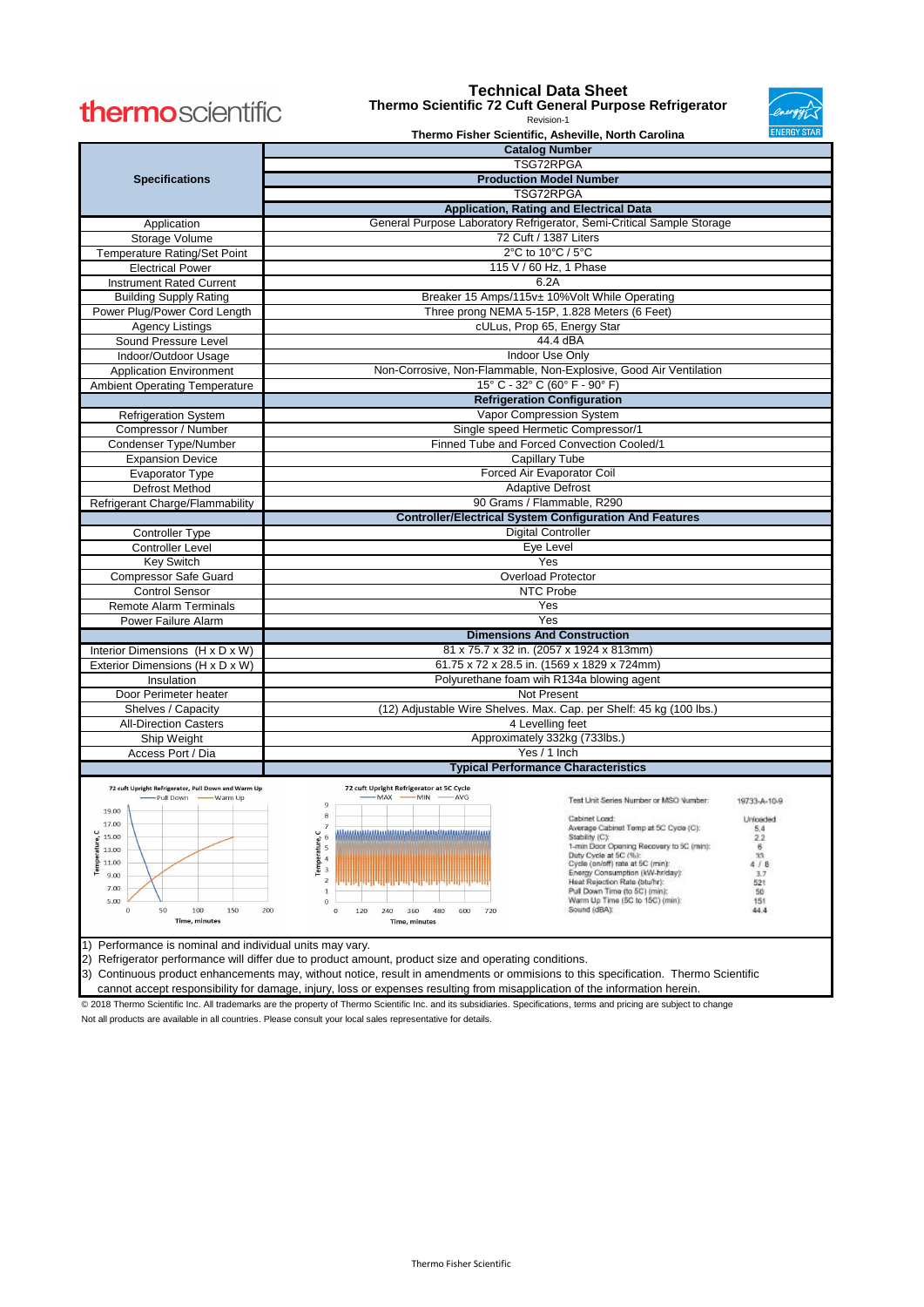# thermoscientific

**Typical Cabinet Temperature Map Temperatures are averages during > 20**

## **Refrigerator 49cuft 12 Inner-Shelves, 3 Outer Doors cycles after reaching a setpoint of 5C**

#### **Top View of Shelves**

**FRONT**

| <b>REAR</b>                       | M <sub>3</sub><br>M4 | M54<br>M53 | M103<br>M104     |           |                 |                 |                |                |                  |                |
|-----------------------------------|----------------------|------------|------------------|-----------|-----------------|-----------------|----------------|----------------|------------------|----------------|
|                                   | M <sub>5</sub>       | M55        | M105             |           | M <sub>1</sub>  | M <sub>2</sub>  | M <sub>3</sub> | M <sub>4</sub> | M <sub>5</sub>   | M <sub>7</sub> |
| <b>FRONT</b>                      | M2<br>M1             | M52<br>M51 | M102<br>M101     | Avg       | 5.6             | 5.9             | 5.9            | 5.6            | 5.4              | 5.3            |
|                                   | M8                   | M58        | M108             | Max / Min | 6.5/4.5         | 6.8/4.9         | 6.7/5.2        | 6.5/4.5        | 6.3/4.3          | 6.3/4.1        |
|                                   | M10                  | M60        | M110             |           | M8              | M <sub>10</sub> | M11            | M14            | M <sub>15</sub>  |                |
|                                   | M7                   | M57        | M107             | Avg       | 5.2             | 5.4             | 5.2            | 5.1            | 5                |                |
|                                   |                      |            |                  | Max / Min | 6.3/4.4         | 6.3/4.5         | 6.3/3.8        | 6.3/3.6        | 6.3/3.6          |                |
|                                   | M14                  | M64        | M114             |           | M16             | M <sub>17</sub> | M18            | M19            | M20              |                |
|                                   | M15                  | M65        | M115             | Avg       | 5.5             | 5.4             | 5.5            | 5.2            | 5.2              |                |
|                                   | M11                  | M61        | M111             | Max / Min | 6.6/4.1         | 6.4/4           | 6.4/4.3        | 6.2/3.8        | 6.3/3.7          |                |
|                                   | M18<br>M19           | M68        | M69 M118<br>M119 |           | M51             | M52             | M53            | M54            | M <sub>55</sub>  | M57            |
|                                   | M20                  | M70        | M120             | Avg       | 5.5             | 5.5             | 4.5            | 5.4            | 5.3              | 5.2            |
|                                   | M17<br>M16           | M66        | M117<br>M67 M116 | Max / Min | 6.4/4.5         | 06.3/4.6        | 6.5/1.6        | 6.4/3.9        | 6.3/4.1          | 6.3/3.9        |
|                                   |                      |            |                  |           | M <sub>58</sub> | M60             | M61            | M64            | M65              |                |
| <b>Front View</b><br>19733-A-10-9 |                      | Avg        | 5.4              | 5         | 5.3             | 5.1             | 5              |                |                  |                |
|                                   |                      |            | Max / Min        | 6.2/4.5   | 6.3/2.9         | 6.3/4           | 6.3/3.5        | 6.2/3.5        |                  |                |
|                                   |                      |            |                  |           | M66             | M67             | M68            | M69            | M70              |                |
|                                   |                      |            |                  | Avg       | 5.3             | 5.3             | 5.3            | 5.5            | 5.2              |                |
|                                   |                      | ٠          | ۰                | Max / Min | 6.3/4.1         | 6.3/3.9         | 6.3/3.8        | 6.3/4.5        | 6.2/3.6          |                |
|                                   |                      |            |                  |           | M101            | M102            | M103           | M104           | M105             | M107           |
|                                   |                      | ٠          |                  | Avg       | 5.4             | 5.3             | 5.8            | 5.8            | 5.9              | 5.7            |
|                                   |                      |            |                  | Max / Min | 6.3/4.2         | 6.3/4           | 6.5/5.1        | 6.6/5          | 6.6/5.2          | 6.4/5.1        |
|                                   |                      |            |                  |           | M108            | M110            | M111           | M114           | M115             |                |
|                                   |                      |            |                  | Avg       | 5.5             | 5.6             | 5.5            | 5.4            | 5.3              |                |
|                                   |                      |            |                  | Max / Min | 6.2/4.7         | 6.4/4.7         | 6.3/4.7        | 6.2/4.6        | 6.2/4.1          |                |
|                                   |                      |            |                  |           | M116            | M117            | M118           | M119           | M <sub>120</sub> |                |
| Cabinet Average: 5.4 C            |                      |            | Avg              | 5.5       | 5.4             | 5.3             | 5.3            | 5.6            |                  |                |
| Probe Average: 5.7 C              |                      |            | Max / Min        | 6.3/4.6   | 6.2/4.5         | 6.2/4.2         | 6.2/4.1        | 6.4/4.6        |                  |                |